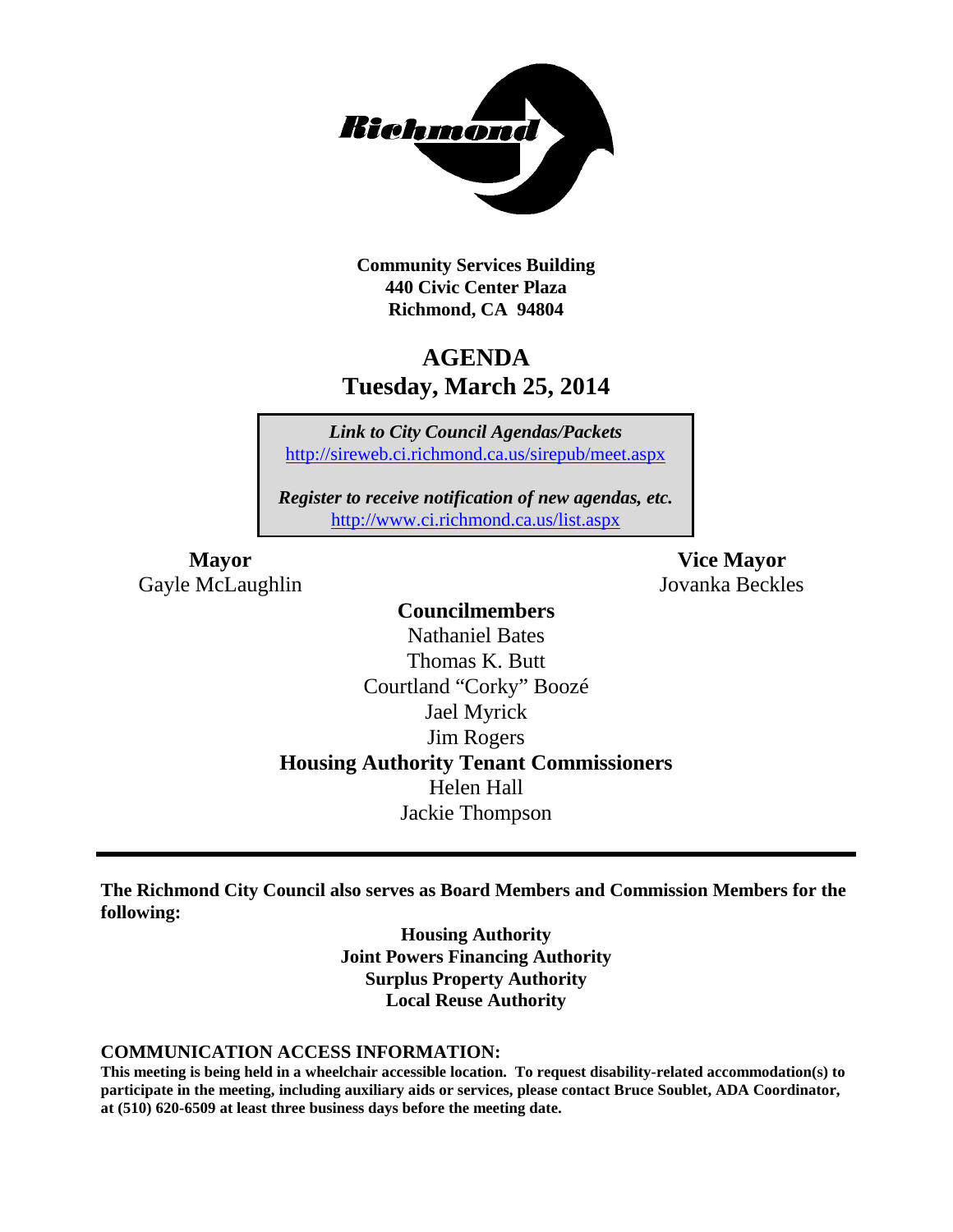# **MEETING PROCEDURES**

The City of Richmond encourages community participation at its City Council meetings and has established procedures that are intended to accommodate public input in a timely and time-sensitive way. As a courtesy to all members of the public who wish to participate in City Council meetings, please observe the following procedures:

**PUBLIC COMMENT ON AGENDA ITEMS:** Anyone who desires to address the City Council on items appearing on the agenda must complete and file a pink speaker's card with the City Clerk **prior** to the City Council's consideration of the item. Once the City Clerk has announced the item and discussion has commenced, no person shall be permitted to speak on the item other than those persons who have submitted their names to the City Clerk. Your name will be called when the item is announced for discussion. **Each speaker will be allowed TWO (2) MINUTES to address the City Council on NON-PUBLIC HEARING items listed on the agenda.**

**OPEN FORUM FOR PUBLIC COMMENT:** Individuals who would like to address the City Council on matters not listed on the agenda or on **Presentations, Proclamations and Commendations, Report from the City Attorney, or Reports of Officers** may do so under Open Forum. All speakers must complete and file a pink speaker's card with the City Clerk **prior** to the commencement of Open Forum. **The amount of time allotted to individual speakers shall be determined based on the number of persons requesting to speak during this item. The time allocation for each speaker will be as follows: 15 or fewer speakers, a maximum of 2 minutes; 16 to 24 speakers, a maximum of 1 and one-half minutes; and 25 or more speakers, a maximum of 1 minute.**

## **SPEAKERS ARE REQUESTED TO OCCUPY THE RESERVED SEATS IN THE FRONT ROW BEHIND THE SPEAKER'S PODIUM AS THEIR NAME IS ANNOUNCED BY THE CITY CLERK.**

**CONSENT CALENDAR:** Consent Calendar items are considered routine and will be enacted, approved or adopted by one motion unless a request for removal for discussion or explanation is received from the audience or the City Council. A member of the audience requesting to remove an item from the Consent Calendar must complete and file a speaker's card with the City Clerk **prior to the City Council's consideration of Agenda Review.** An item removed from the Consent Calendar may be placed anywhere on the agenda following the City Council's agenda review.

Any law enforcement officer on duty or whose service is commanded by the presiding officer shall be Sergeant-at-Arms of the Council meetings. He/she, or they, shall carry out all orders and instructions given by the presiding officer for the purpose of maintaining order and decorum at the Council meetings (City Council Rules of Procedure and Order Section III F, RMC Section 2.12.030).

**\*\*\*\*\*\*\*\*\*\*\*\*\*\*\*\*\*\*\*\*\*\*\*\*\*\*\*\*\*\*\*\*\*\*\*\*\*\*\*\*\*\*\*\*\*\*\*\*\*\*\*\*\*\*\*\*\*\***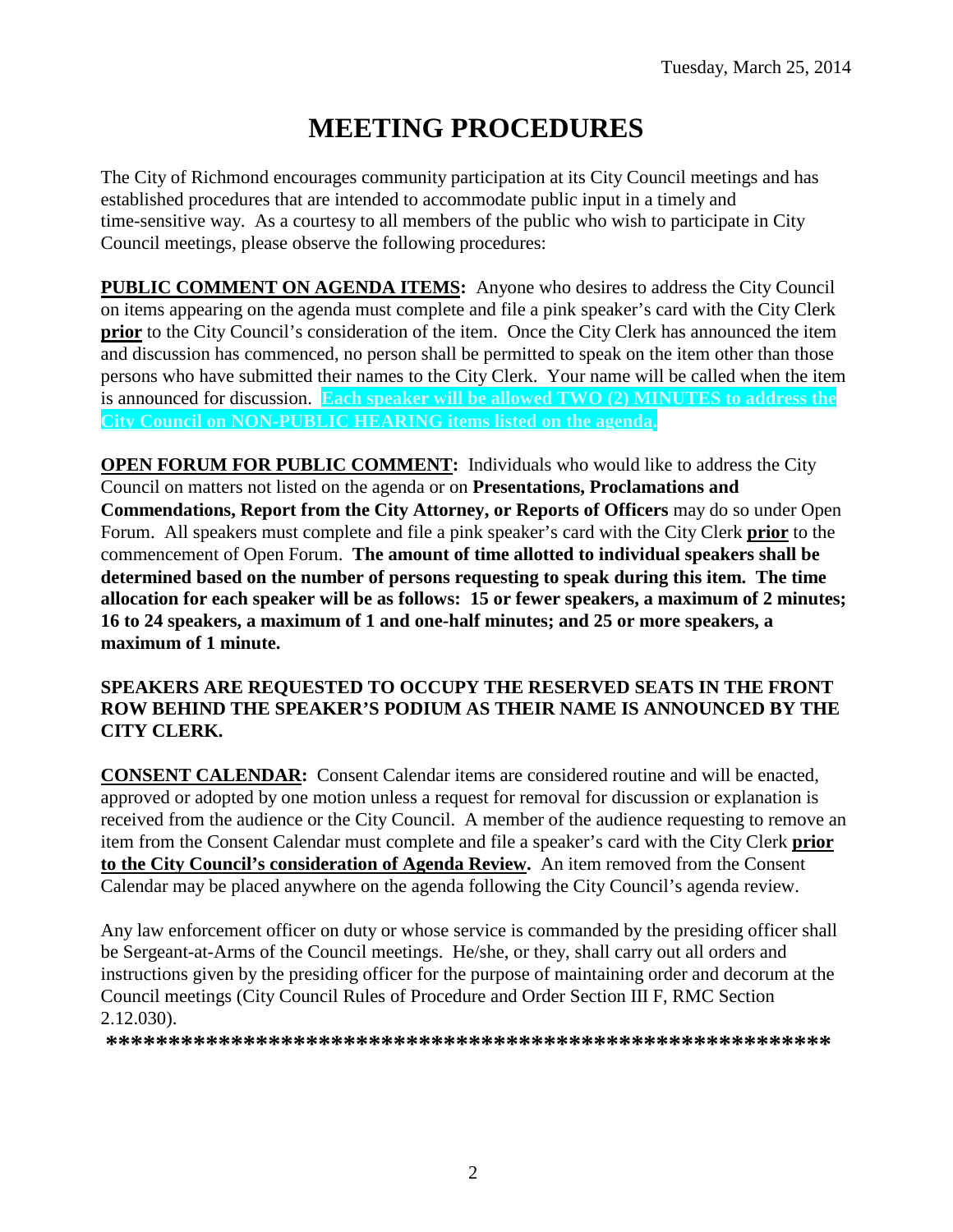## **OPEN SESSION TO HEAR PUBLIC COMMENT ON CLOSED SESSION ITEMS**

5:00 p.m.

#### **A. ROLL CALL**

**B. PUBLIC COMMENT**

#### **C. ADJOURN TO CLOSED SESSION**

## **CLOSED SESSION**

Shimada Room of the Community Services Building

#### **A. CITY COUNCIL**

**A-1.** CONFERENCE WITH LABOR NEGOTIATORS (Government Code Section 54957.6):

> Agency designated representatives: Bill Lindsay, Lisa Stephenson and Bruce Soublet Employee organizations: SEIU Local 1021 and IFPTE Local 21

#### **A-2.** CONFERENCE WITH REAL PROPERTY NEGOTIATOR (Government Code Section 54956.8):

Property: Terminal One Agency negotiators: Bill Lindsay, Alan Wolken, Jim Matzorkis, and Richard Mitchell Negotiating party: Terminal 1 Development LLC Under negotiation: Price and terms of payment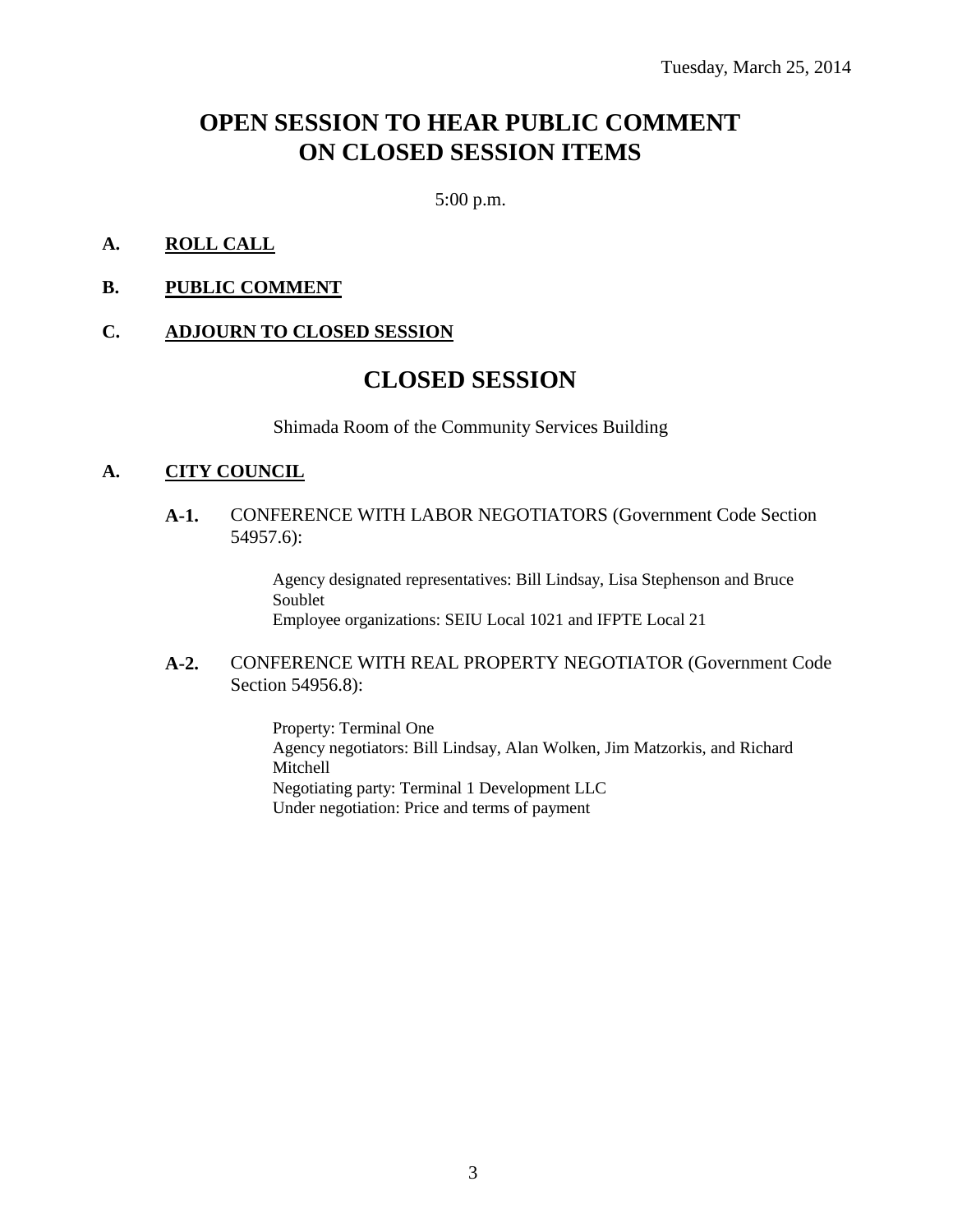## **SPECIAL MEETING OF THE RICHMOND CITY COUNCIL**

6:30 p.m.

- **A. PLEDGE TO THE FLAG**
- **B. ROLL CALL**
- **C. STATEMENT OF CONFLICT OF INTEREST**

## **D. AGENDA REVIEW**

#### **E. PRESENTATIONS, PROCLAMATIONS, AND COMMENDATIONS**

- **E-1.** RECOGNIZE Willie Rhodes' retirement from Veolia Water and Ms. Lanita McCauley Bates as Vice President of Veolia Water - Councilmembers Boozé' and Bates (620-6861).
- **E-2.** RECOGNIZE Mr. Joseph Lee and Mr. Joe Williams for their bravery and heroism during the recent attempted robbery of the AM/PM gas station and convenience store in Richmond - Mayor McLaughlin (620-6503) and Vice Mayor Beckles (620-6568).
- **E-3.** PROCLAMATION recognizing March 2014 as Red Cross Month Mayor McLaughlin (620-6503).

## **F. REPORT FROM THE CITY ATTORNEY OF FINAL DECISIONS MADE AND NON-CONFIDENTIAL DISCUSSIONS HELD DURING CLOSED SESSION**

## **G. OPEN FORUM FOR PUBLIC COMMENT**

## **H. STUDY AND ACTION SESSION – NOT EARLIER THAN 7:00 P.M.**

- **H-1.** RECEIVE an update on the proposal from Terminal 1 Development, LLC (Suzhou Weibang Property Management, LLC and Laconia Development, LLC) regarding the development of the Terminal One site, including a development concept and APPROVE the development Term Sheet (Approval of the development Term Sheet does not constitute approval of a specific project) - Planning and Building Services Department (Richard Mitchell 620-6706).
- **H-2.** REVIEW the mid-year financial forecast; ADOPT a resolution approving the proposed Fiscal Year 2013-14 budget adjustments; and DIRECT the City Manager staff to develop recommendations for further operating budget amendments that will allow the reserve balance previously established by City Council policy to be met during Fiscal Year 2014-15 - Finance Department (James Goins 620-6740).